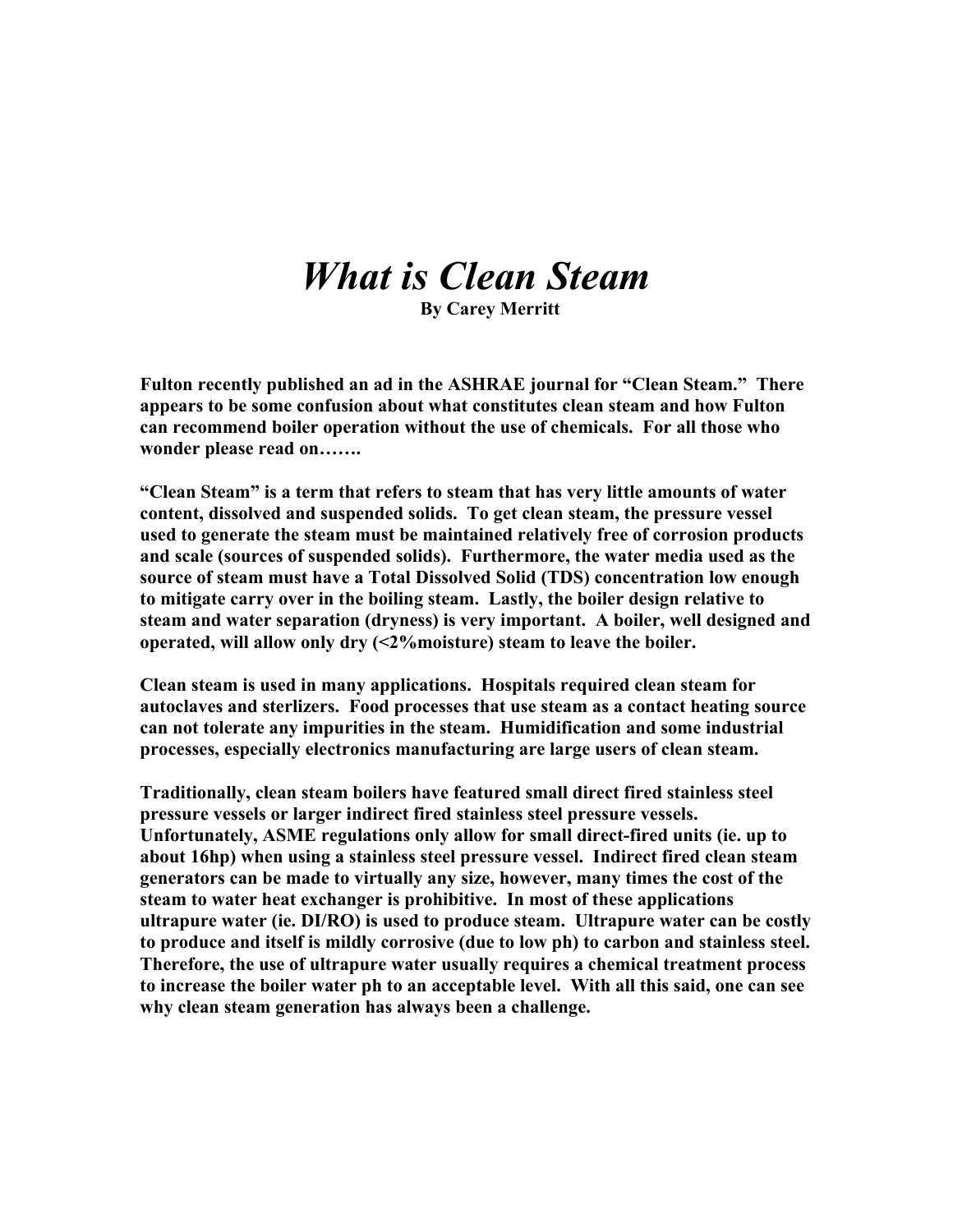**The concept of operating a boiler without the use of a chemical treatment program is frightening to most boiler manufactures. This, I believe, is due to some boilers being manufactured that are very unforgiving to corrosion and scaling, and a culture that relies on chemical companies to tell us how to operate our boilers. The fact that Fulton boilers are built like "Sherman Tanks" provides a sound pressure vessel design for generation of clean steam. We have found that normal water (ie. city or well water), if pre treated, can be used in a boiler without the use of chemicals to provide clean steam.**

**The basis of our claim is a boiler design that incorporates enhancements that allow an operator to maintain a water chemistry favorable for PV longevity. We provide means to remove impurities that cause scaling (softening), corrosion (dearation) and carry over (automatic blowdown and steam dryer). These enhancements coupled with improved boiler monitoring relative to stack temperature and conductivity can provide a simple cost effective method of clean steam generation.**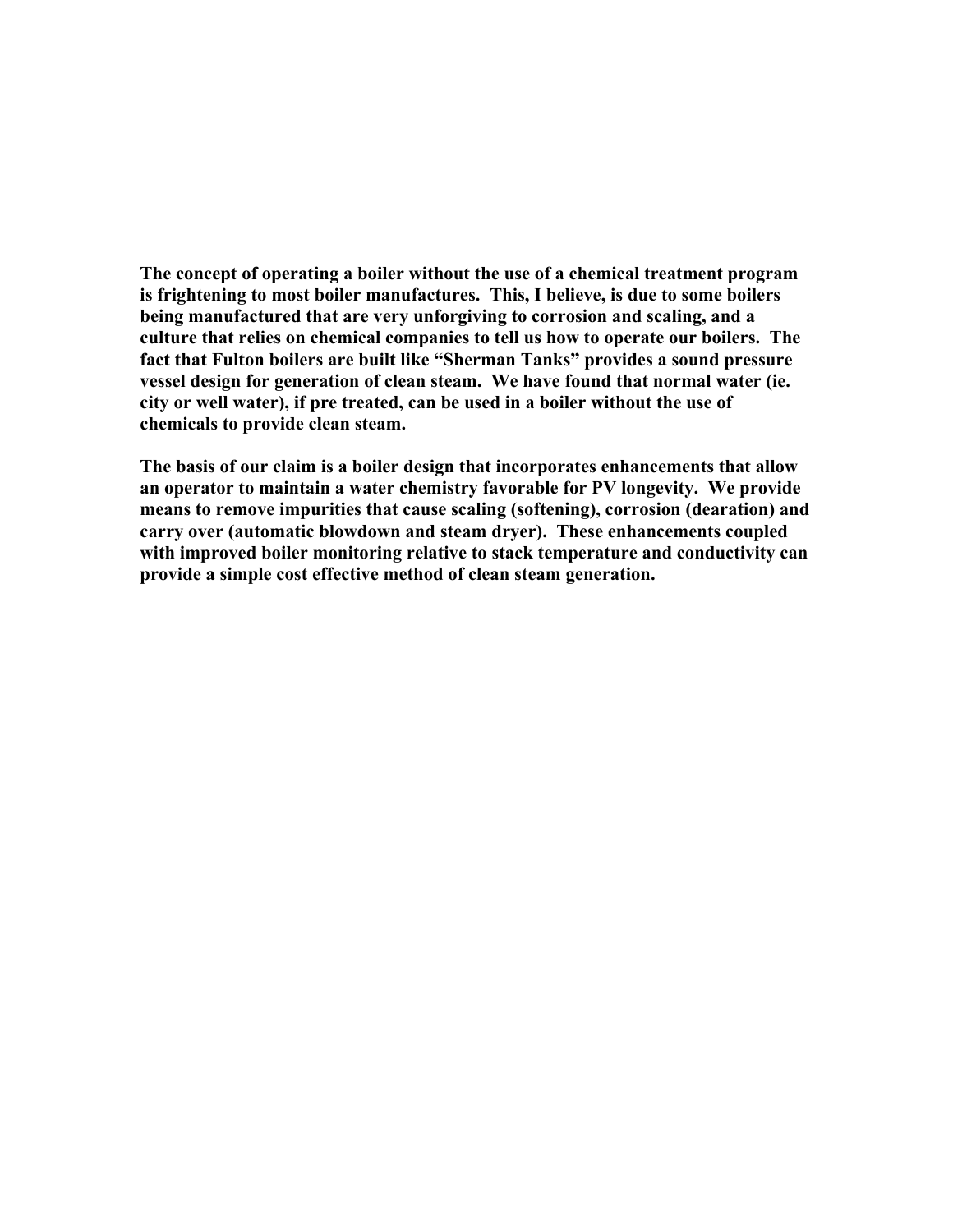## **Guidance for Clean Steam/ Humidification Boiler Design and Operation**

Assumptions: The boiler will operate with no chemical treatment program, thus providing a very high steam quality.

Theory of Operation: Since no chemicals will be used to control corrosion and scale build up, then the design and operation of the boiler system must be comprehensive and compensatory. Here is a list of the standard features of this boiler package.

- 1. Water conditioning program that will de-chlorinate and soften the make-up water. The softening system is a dual tank system that has electronic controls for automatic operation. A carbon filter is used to remove organics and the chlorine. If DI/RO water is used then conditioning is not required
- 2. A conductivity based surface blowdown system is used to control dissolved solids in the boiler. The system has an automatic control with a manual bypass. This enables operators to keep the cycles of concentration at a very controlled level with minimal interfacing.
- 3. Extremely low NPSHR feed water pumps are used which enable the boiler operator to preheat the make up water to 200F and drive off most of the dissolved oxygen.
- 4. A preheat system that will de-oxygenate the feed water to an acceptable level.
- 5. A stack temperature sensor and alarm is used to monitor boiler efficiency. This will give operators an early detection system if the boiler starts to scale or foul.
- 6. An optional sample cooler is offered to provide an easy access point to monitor boiler water. Side stream monitoring can be done at this location if desired.
- 7. A steam dryer is offered as an option if super dry steam is required.